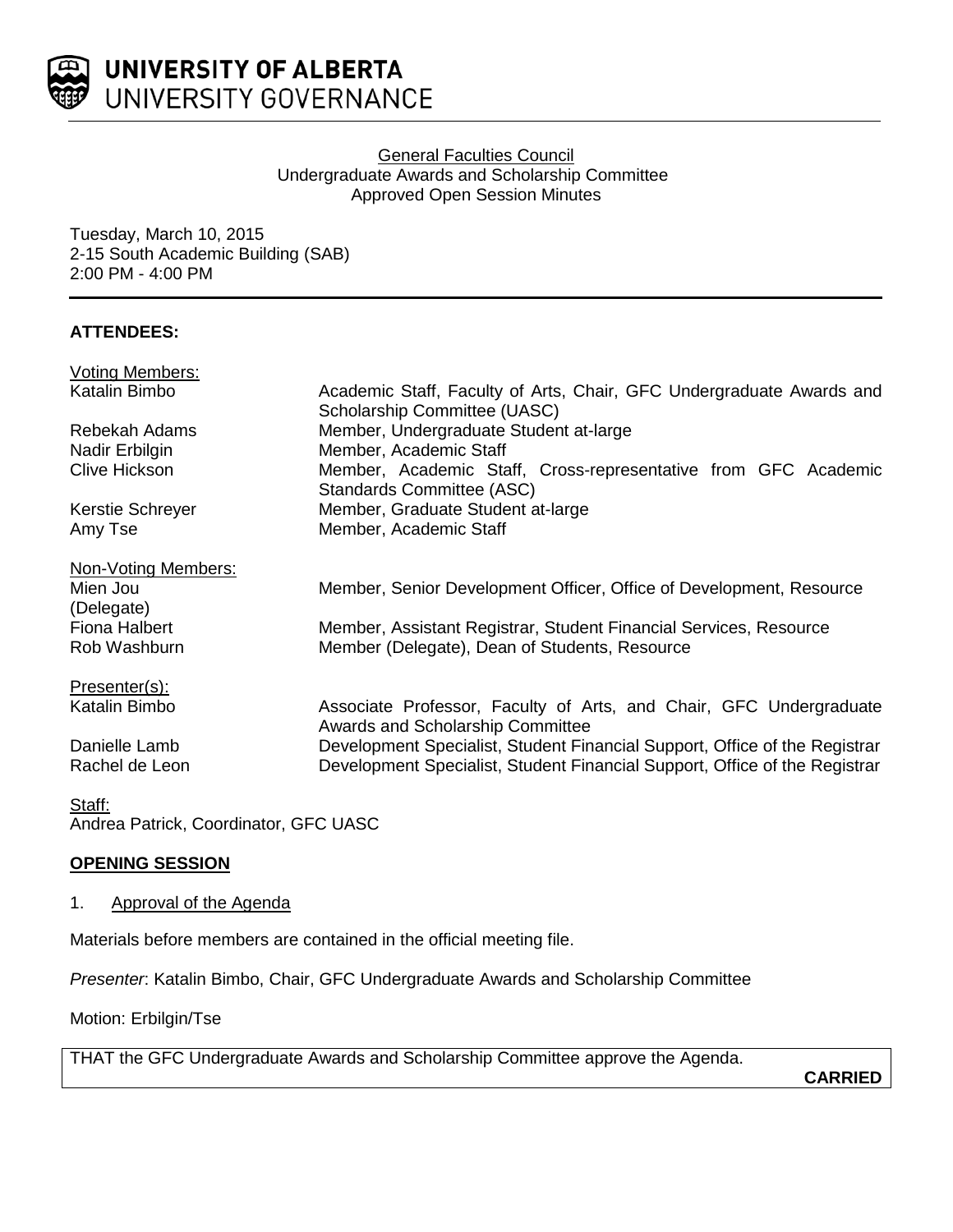## 2. Approval of the Open Session Minutes of January 13, 2015

Materials before members are contained in the official meeting file.

*Presenter*: Katalin Bimbo, Chair, GFC Undergraduate Awards and Scholarship Committee

## Motion: Tse/Erbilgin

THAT the GFC Undergraduate Awards and Scholarship Committee approve the Minutes of January 13, 2015.

**CARRIED**

# 3. Comments from the Chair

The Chair commented on a number of relevant items to members.

# **ACTION ITEMS**

# 4. New Undergraduate Awards and Bursaries for Approval (March 10, 2015)

Materials before members are contained in the official meeting file.

*Presenter(s)*: Danielle Lamb, Development Specialist, Student Financial Support; Rachel de Leon, Development Specialist, Student Financial Support

*Purpose of the Proposal*: To approve new undergraduate awards and bursaries.

*Discussion*:

During the ensuing discussion, members provided a number of comments and questions, including, but not limited to:

Item 1: Grammatical changes were made to this award and members discussed superior academic achievement as well as residence eligibility.

Item 4: Grammatical and spelling changes were made to this medal, and members discussed the exact definition of superior academic achievement.

Item 5: Changes were made to the title of this scholarship, as well as to the Application and Funded By sections.

Item 6: Changes were made to the title and Funded By sections of this scholarship. Members discussed the number of scholarships available. Members sought clarification surrounding the value of this scholarship, how the value could be divided up, and whether this will be clear to interested students. Item 8: Changes were made to the Funded By section of this award. Members discussed the usage of the previous program name within the award description.

Item 9: Members enquired about the option of including a hyperlink to the Undergraduate Leadership Competition.

Item 11: Members discussed the distribution of this bursary.

Item 13: Members discussed the enforcement of the Conditions of this bursary. A minor editorial amendment was suggested.

Item 14: A member noted that this program's name has been changed. A minor grammatical change was made to this bursary.

Item 16: This item was removed from consideration as it related to a graduate level bursary.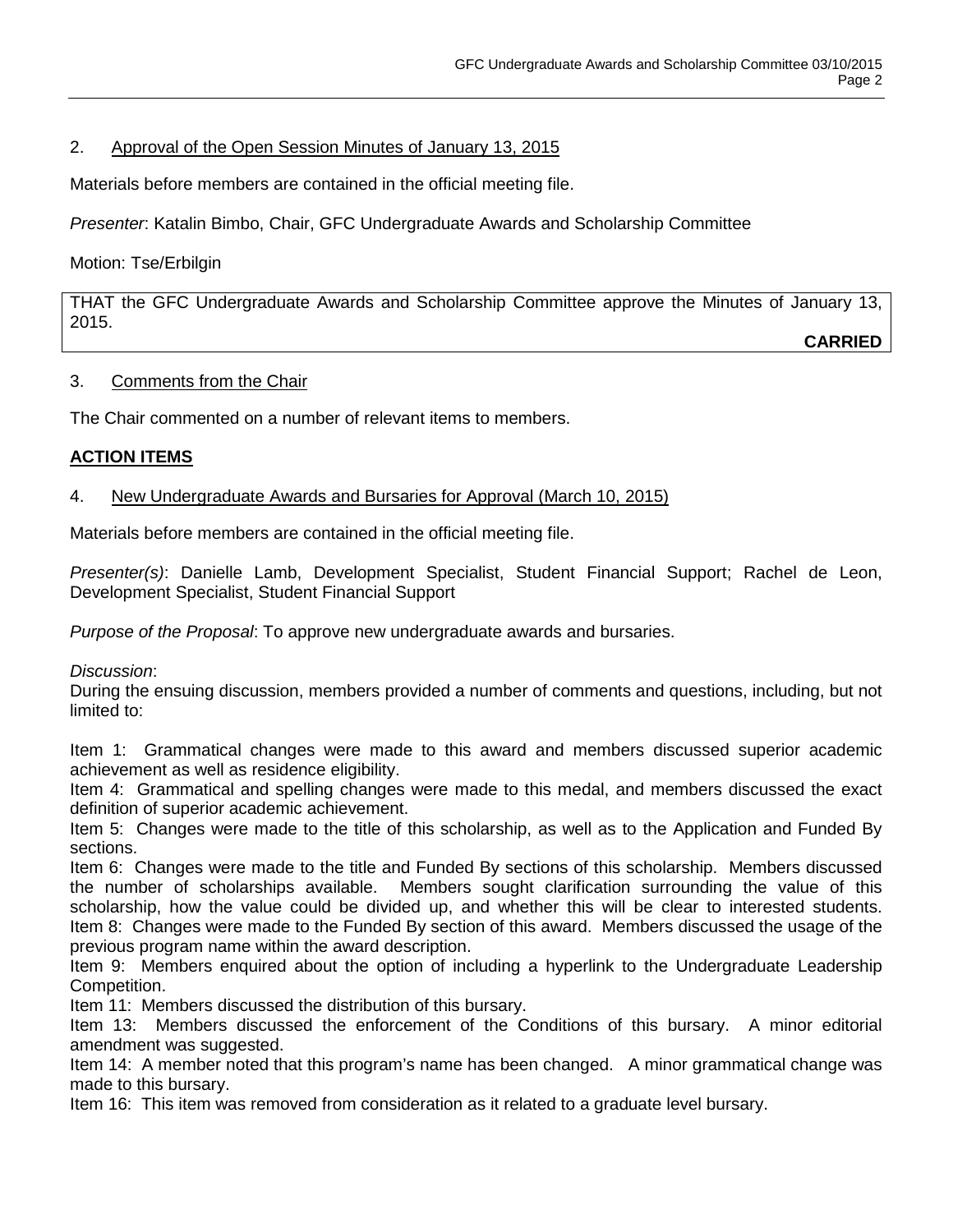Item 17: Amendments were made to the Field of Study as well as the Funded By sections of the bursary. Item 18: Members discussed the location requirements as listed within the Conditions of the bursary.

### Motion: Hickson/Erbilgin

THAT the GFC Undergraduate Awards and Scholarship Committee approve, under delegated authority from General Faculties Council, new Undergraduate Awards and Bursaries, as submitted by Student Financial Support and as set forth in Attachment 2, as amended, to be effective immediately.

**CARRIED**

#### 5. Amendments to Existing Undergraduate Awards and Bursaries for Approval (March 10, 2015)

Materials before members are contained in the official meeting file.

*Presenter(s)*: Danielle Lamb, Development Specialist, Student Financial Support; Rachel de Leon, Development Specialist, Student Financial Support

*Purpose of the Proposal*: To approve amendments to existing undergraduate awards and bursaries

#### *Discussion*:

Members, during the discussion in regards to this item, expressed a number of comments and questions, including, but not limited to:

Item 1: Members discussed the Application, Funded By, Conditions, and Value sections of the prize.

Item 2: Members suggested changes to the Conditions of the award. Members discussed the units of course weight, as described within the Conditions of the award.

Item 3: Members discussed the Conditions of the bursary as well as the Funded By section. Changes were proposed to the Conditions of the bursary.

#### Motion: Erbilgin/Hickson

THAT the GFC Undergraduate Awards and Scholarship Committee approve, under delegated authority from General Faculties Council, amendments to Existing Undergraduate Awards and Bursaries, as submitted by Student Financial Support and as set forth in Attachment 2, as amended, to be effective immediately.

**CARRIED**

#### **DISCUSSION ITEMS**

6. Question Period

There were no questions.

#### **INFORMATION REPORTS**

7. Items Approved by the GFC Undergraduate Awards and Scholarship Committee by E-mail Ballots (non-debatable)

There were no items.